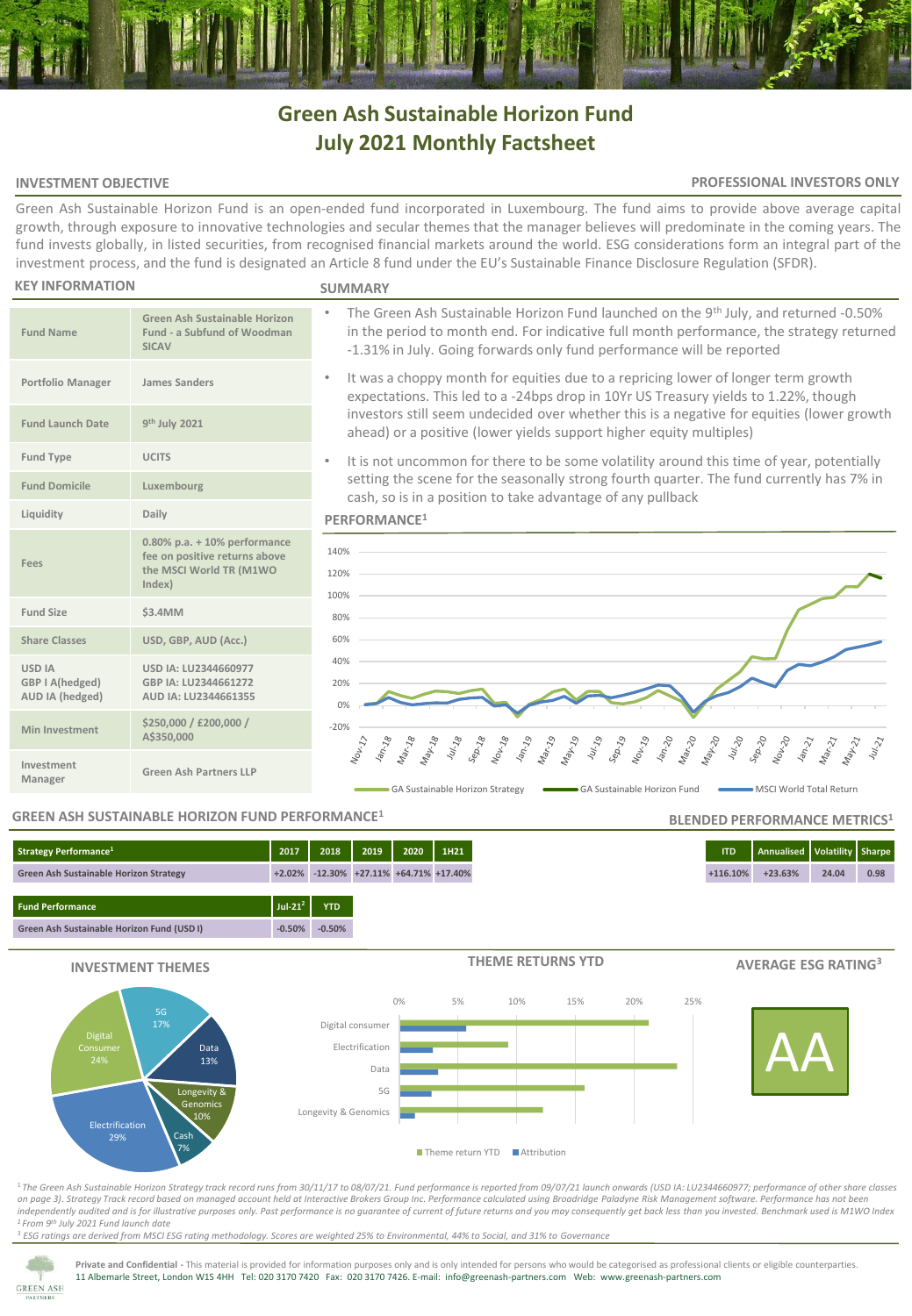## **SECTOR EXPOSURE**



# **REGIONAL EXPOSURE BY LISTING**



# **SERVICE PROVIDERS**

| Auditor                 | PricewaterhouseCoopers<br>(PwC)                            |
|-------------------------|------------------------------------------------------------|
| Custodian               | Credit Suisse (Lux)                                        |
| Administrator           | <b>Credit Suisse Fund Services</b><br>(Lux)                |
| <b>Paying Agent</b>     | Credit Suisse AG                                           |
| Legal<br>Representative | <b>Credit Suisse AG</b>                                    |
| Management<br>Company   | <b>MultiConcept Fund</b><br>Management S.A<br>(Luxembourg) |

#### **FUND UPDATE AND OUTLOOK**

The Green Ash Sustainable Horizon Fund launched on the 9<sup>th</sup> July, and returned -0.50% in the period to month end. For indicative full month performance, the strategy returned - 1.31% in July. Going forwards only fund performance will be reported.

July was quite a choppy month for equities as the reflation narrative was replaced by a repricing lower of longer term growth expectations. This led to a -24bps drop in 10Yr US Treasury yields to 1.22%, though investors still seem undecided over whether this should be viewed as a negative for equities (lower growth ahead) or a positive (lower yields support higher equity multiples). Q2 earnings season is well underway, and at the time of writing 62% of the S&P 500 has reported, with average YoY sales/earnings growth coming in at +27%/+98%, beating street estimates by +5%/+18% respectively (highest ratio of beats since 1Q08). Overall it was a positive month for global equities, with the MSCI World TR rising +1.79% in July and indices in the US touching all time highs intra-month.

The following updates on each theme uses strategy rather than fund data, in order to cover the full month of July:

The Digital Consumer theme declined -0.38%, as strong performance from Alphabet and inline performance from Visa and Global Payments was more than offset by declines in Amazon and Paypal post earnings. Both companies showed positive trends in Q2, however guidance was weaker than expected as they start to lap stronger comps in the second half of the year. The strategy also exited positions in Alibaba and Tencent early in the month, which contributed some negative attribution to the theme. Recent developments in China have made it an unattractive place to invest, and there are no Chinese equities in the Fund.

5G rose +0.63%. US TowerCo REITs benefited from record activity levels in Q2, as well as the move lower in US Treasury yields. Wireless carriers are still in the early stages of their 5G rollouts, and network densification will be crucial in the coming years to support the Internet of Things, Smart Cities, and self driving cars.

The Data theme finished the month down - 1.98%, due to general weakness in semiconductors which weighed on Nvidia and Micron, partially offset by a solid positive performance from Microsoft and datacentre REIT Equinix.

The Electrification theme fell -1.85% primarily due to renewable energy stocks. Renewables were weak in July following a profit warning from Siemens Gamesa (not owned) as a result of higher steel and copper prices. There have also been concerns of polysilicon price rises and supply chain constraints impacting US solar companies, however most have now reported earnings, and the impact there seems to be fairly minor so far. The negative attribution was partially offset by a recovery in basic materials stocks, notably those with copper exposure.

Longevity & Genomics declined by -4.15% in July, following a very strong May (+17.86%). There was no real catalyst for the moves, which were entirely driven by the earlier stage companies in the portfolio. The two Big Pharma holdings (Pfizer and Ely Lilly) and more established companies like Catalent and Illumina all had a solid month, generating +0.42% of positive attribution at portfolio level between them.

The Fed is due to update their forecasts in August, and once again a lot of attention will be paid to their outlook for inflation and the labour market. Jackson Hole towards the end of the month will be another opportunity to try to discern the roadmap for tapering asset purchases. We would expect Powell to take great care to play down the risk of overheating in favour of an accommodative message, and the Delta variant may will be peaking in the US around that time, giving him some leeway to err on the dovish side. The Delta surges in India and the UK both peaked after around 45 days, and given cases started rising in the US at the end of June, their peak could come around mid-August.

It is not uncommon for there to be some volatility around this time of year, potentially setting the scene for the seasonally strong fourth quarter. The fund currently has 7% in cash, so is in a position to take advantage of any pullback.